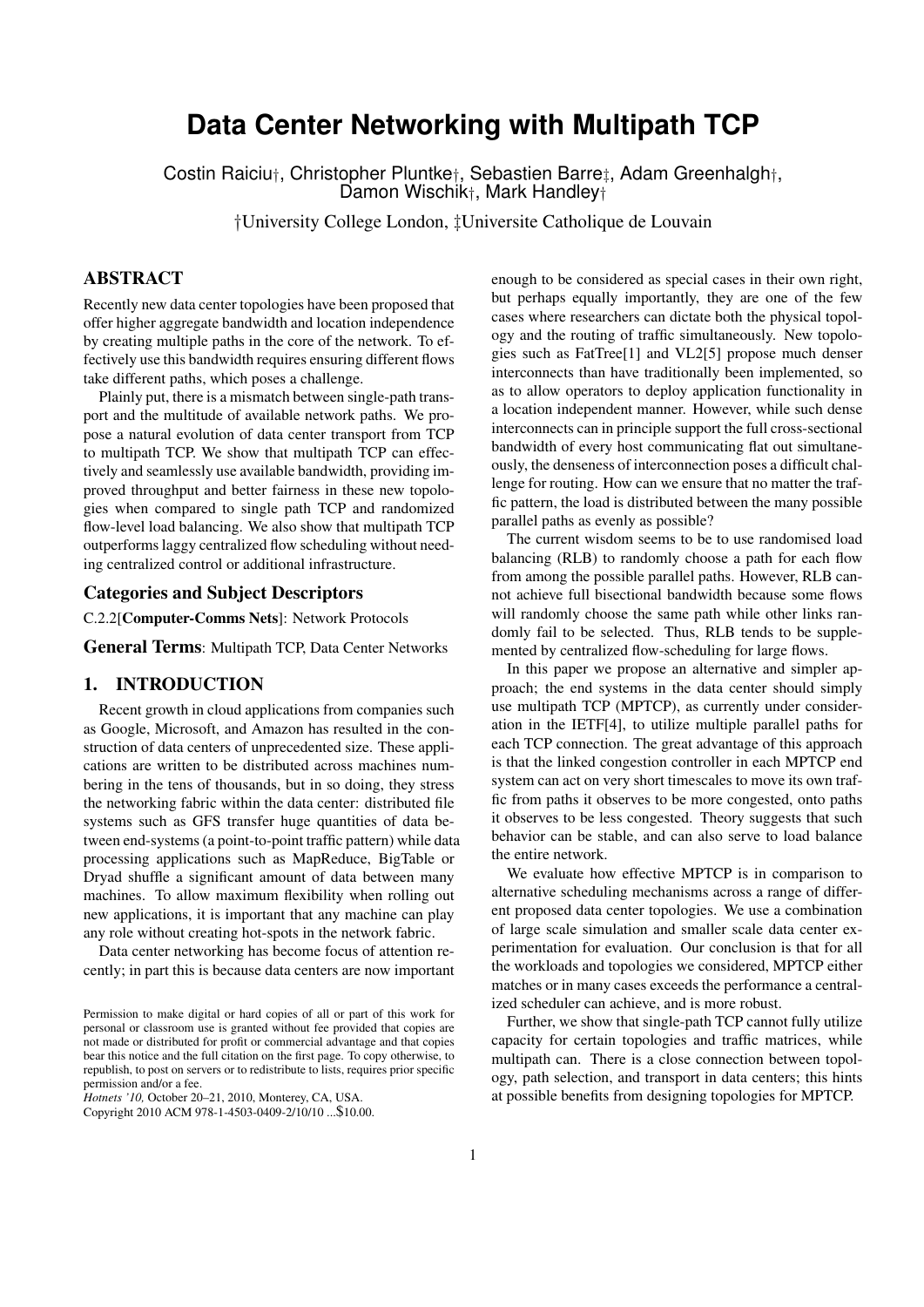# 2. DATA CENTER NETWORKING

From a high-level perspective, there are four main components to a data center networking architecture:

- Physical topology
- Routing over the topology
- Selection between the paths supplied by routing
- Congestion control of traffic on the selected paths

These are not independent; the performance of one will depend on the choices made by those preceding it in the list, and in some cases by those after it in the list. We will discuss each in turn, but it is worth noting now that MPTCP spans both path selection and congestion control, which is why it is able to offer benefits that cannot otherwise be obtained.

## 2.1 Topology

Traditionally data centers have been built using hierarchical topologies: racks of hosts connect to a top-of-rack switch; these switches connect to aggregation switches; in turn these are connected to a core switch. Such topologies make sense if most of the traffic flows into or out of the data center. However, if most of the traffic is intra-datacenter, as is increasingly the trend, then there is a very uneven distribution of bandwidth. Unless traffic is localized to racks, the higher levels of the topology become a serious bottleneck.

Recent proposals address these limitations. VL2 and Fat-Tree are Clos[3] topologies that use multiple core switches to provide full bandwidth between any pair of hosts in the network. They differ in that FatTree uses larger quantities of lower speed (1Gb/s) links between switches, whereas VL2 uses fewer faster (10Gb/s) links. In contrast, in BCube[6], the hierarchy is abandoned in favor a hypercube-like topology, using hosts themselves to relay traffic.

All three proposals solve the traffic concentration problem at the physical level — there is enough capacity for every host to be able to transmit flat-out to another randomly chosen host. However the denseness of interconnection they provide poses its own problems when it comes to determining how traffic should be routed.

# 2.2 Routing

Dense interconnection topologies provide many possible parallel paths between each pair of hosts. We cannot expect the host itself to know which of these paths is the least loaded, so the routing system itself must spread traffic across these paths. The simplest solution is to use randomized load balancing, where each flow is assigned a random path from the set of possible paths.

In practice there are multiple ways to implement randomized load balancing in today's switches. For example, if each switch uses a link-state routing protocol to provide ECMP forwarding then, based on a hash of the five-tuple in each packet, flows will be split roughly equally across equal length paths. VL2 provides just such a mechanism over a virtual layer 2 infrastructure.

However, in topologies such as BCube, paths vary in length, and simple ECMP cannot access many of these paths because it only hashes between the shortest paths. A simple alternative is to use multiple static VLANs to provide multiple paths that expose all the underlying network paths[8]. Either the host or the first hop switch can then hash the fivetuple to determine which path is used.

In our simulations, we do not model dynamic routing; instead we assume that all the paths between a pair of endpoints are available for selection, whatever mechanism actually does the selection. For our experiments in Section 4, we use the VLAN-based routing solution.

## 2.3 Path Selection

Solutions such as ECMP or multiple VLANs provide the basis for randomised load balancing as the default path selection mechanism. However, as others have shown, randomised load balancing cannot achieve the full cross-sectional bandwidth in most topologies, nor is it especially fair. The problem, quite simply, is that often a random selection causes hot-spots to develop, where an unlucky combination of random path selection causes a few links to be underloaded and links elsewhere to have little or no load.

To address these issues, the use of a centralized flow scheduler has been proposed. Large flows are assigned to lightly loaded paths and existing flows may be reassigned to maximize overall throughput[2]. The scheduler does a good job if flows are network-limited, with exponentially distributed sizes and Poisson arrivals, as shown in Hedera [2]. The intuition is that if we only schedule the big flows we can fully utilize all the bandwidth, and yet have a small scheduling cost, as dictated by the small number of flows.

However, data center traffic analysis shows that flow distributions are not Pareto distributed [5]. In such cases, the scheduler has to run frequently (100ms or faster) to keep up with the flow arrivals. Yet, the scheduler is fundamentally limited in its reaction time as it has to retrieve statistics, compute placements and instantiate them, all in this scheduling period. We show through simulation that a scheduler running every 500ms has similar performance to randomised load balancing when these assumptions do not hold.

## 2.4 Congestion Control

Most applications use singlepath TCP, and inherit TCP's congestion control mechanism which does a fair job of matching offered load to available capacity on whichever path was selected. Recent research has shown there are benefits from tuning TCP for data center use, such as by reducing the minimum retransmit timeout[10], but the problem TCP solves remains unchanged.

In proposing the use of MPTCP, we change the partitioning of the problem. MPTCP can establish multiple subflows across different paths between the same pair of endpoints *for a single TCP connection*. The key point is that by linking the congestion control dynamics on these multiple subflows,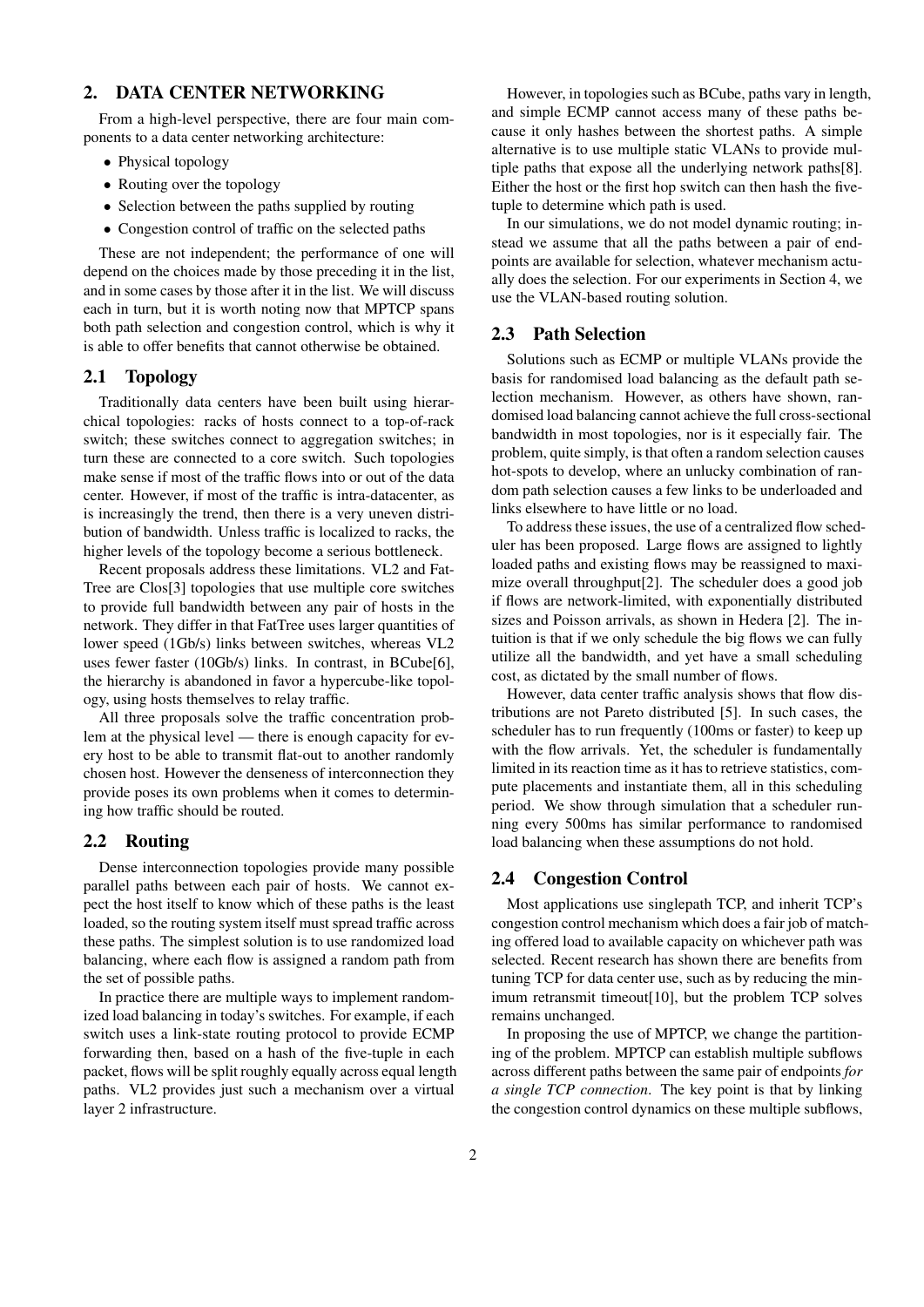



Figure 1: Throughput for long running connections using a permutation traffic matrix, for RLB and varying numbers of MPTCP subflows Figure 2: Subflows needed to reach 90% network utilization

MPTCP can explicitly move traffic away from the more congested paths and place it on the less congested paths.

The algorithm currently under discussion in the IETF is called "linked increases" because the slope of additive increase part of the TCP sawtooth is determined by that flow's fraction of the total window of traffic in flight. The faster a flow goes, the larger its fraction of the total, and so the faster it can increase. This algorithm makes MPTCP incrementally deployable, as it is designed to be fair to competing singlepath TCP traffic, unlike simply running multiple regular TCP flows between the same endpoints. In addition it moves more traffic off congested paths than multiple regular TCP flows would.

Our hypothesis is that given sufficiently many randomly chosen paths, MPTCP will find at least one good unloaded path, and move most of its traffic that way. In so doing it will relieve congestion on links that got more than their fair share of RLB-balanced flows. This in turn will allow those competing flows to achieve their full potential, maximizing the cross-sectional bandwidth of the network and also improving fairness. Fairness is not an abstract concept for many distributed applications; for example, when a search application is distributed across many machines, the overall completion time is determined by the slowest machine. Hence worst-case performance matters significantly.

# 3. ANALYSIS

To validate our hypothesis, we must examine how MPTCP performs in a range of topologies and with a varying number of subflows. We must also show how well it performs against alternative systems. To perform such an analysis is itself challenging - we really want to know how well such deployments will perform at large scale with real-world transport protocol implementations and with reasonable traffic patterns. Lacking a huge data center to play with, we have to address these issues independently, using different tools;

- Flow-level simulation to examine idealized large scale behavior.
- Packet-level simulation to examine more detailed mediumscale behavior.
- Real-world implementation to examine practical limitations at small-scale.

# 3.1 Large scale analysis

First we wish to understand the potential benefits of MPTCP with respect to the three major topologies in the literature: FatTree, VL2 and BCube. The baseline for comparison is randomized load balancing with RLB using singlepath TCP. MPTCP adds additional randomly chosen paths, but then the linked congestion control moves the traffic within each connection to the least congested subflows.

We use an iterative flow-level simulator to analyze topologies of up to  $10,000$  servers<sup>1</sup>. In each iteration the simulator computes the loss rates for each link based on the offered load, and adjusts the load accordingly. When the offered load and loss rate stabilize, the simulator finishes. This simulator does not model flow startup behavior and other packet level effects, but is scalable to very large topologies.

Fig. 1 shows the total throughput of all flows when we use a random permutation matrix where each host sends flat out (as determined by the TCP response function) to a single other host. In all three topologies, with the right path selection this traffic pattern should just be able to load the network to full capacity but no more.

What we observe is that RLB is unable to fill any of these networks. It performs best in the VL2 topology, where it achieves 77% throughput, but performs much worse in Fat-Tree and BCube. The intuition is simple: to achieve 100% capacity with RLB, no two flows should ever traverse the same link. Obviously RLB cannot do this, but how badly it suffers depends on how overloaded links become. With FatTree, when two TCP flows that could potentially send at 1Gb/s end up on the same 1Gb/s link, each backs off by 50%, leaving other links underutilized. With VL2, when eleven 1Gb/s TCP flows end up on the same 10Gb/s link, the effect is much less drastic, hence the reduced performance penalty.

The benefits of MPTCP are clear; as additional subflows are added, the overall throughput increases. How many subflows are needed depends on the topology; the intuition is as before - we need enough subflows to overcome the traffic concentration effects of the random path allocation. One might think that *the power of two choices*[7] might apply here, providing good load balancing with very few subflows. However it does not because the paths are not disjoint. Each

<sup>&</sup>lt;sup>1</sup> how many is determined by the need for a regular topology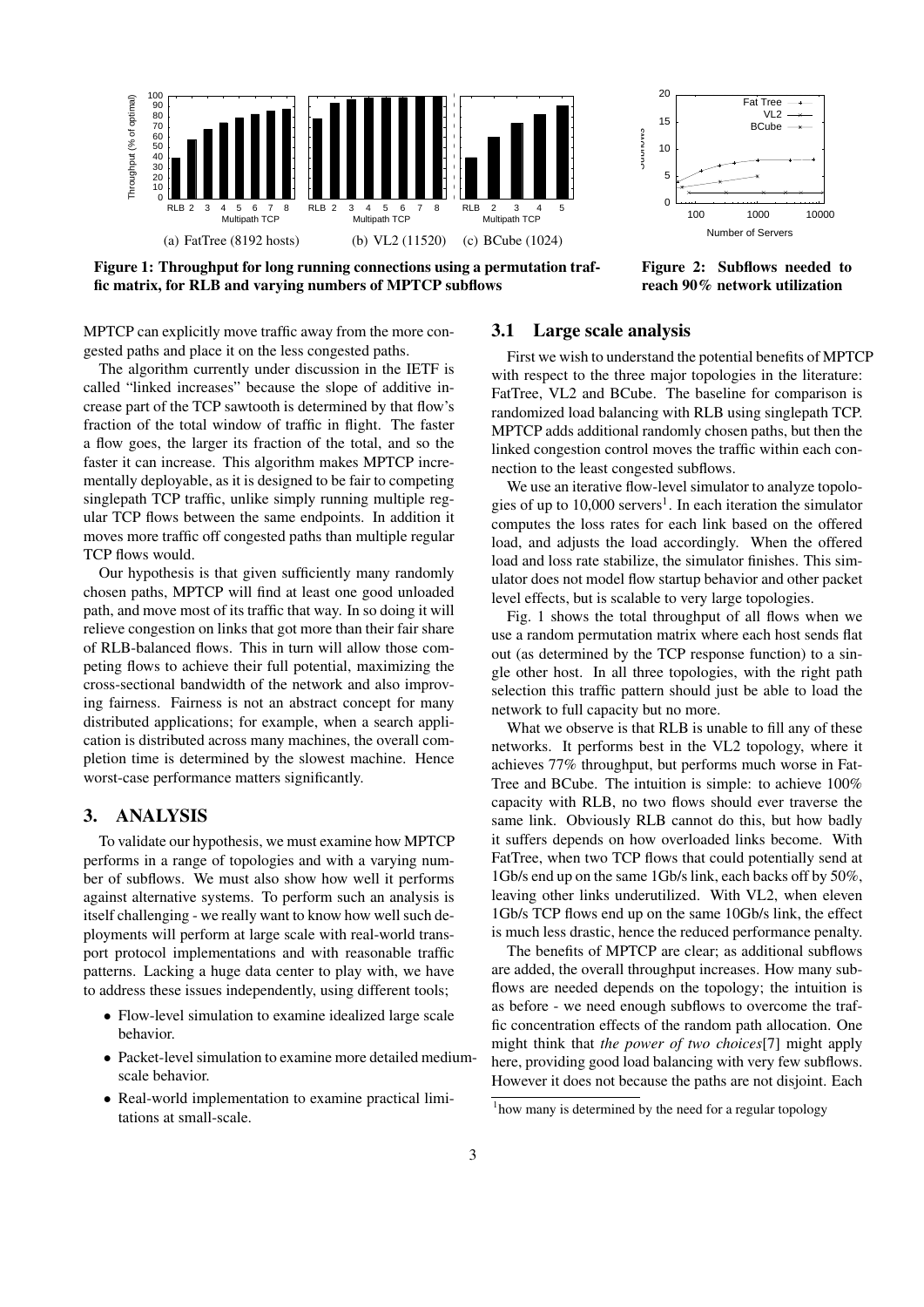

Figure 3: Minimum flow throughput and Jain fairness index for flows in Fig. 1



Figure 4: First-fit scheduling compared to RLB and MPTCP

subflow can encounter a congested bottleneck on a single link along its path, causing the other links along the path to be underutilized. Although such bottleneck links are loadbalanced, with FatTree in particular, other links cannot be fully utilized, and it takes more than two subflows to spread load across sufficient paths to fully utilize the network.

This raises the question of how the number of subflows needed scales with the size of the network. We chose an arbitrary utilization target of 90% of the cross sectional bandwidth. For different network sizes we then progressively increased the number of subflows used. Fig. 2 shows the minimum number of subflows that can achieve 90% utilization for each size of network. The result is encouraging: beyond a certain size, the number of subflows needed does not increase significantly with network size. For VL2, two subflows are needed. For FatTree, eight are needed. This might seem like quite a high number, but for an 8192-node FatTree network there are 256 distinct paths between each host pair, so only a small fraction of the paths are needed to achieve full utilization. From the host point of view, eight subflows is not a great overhead.

We also care that the capacity is allocated fairly between connections, especially for applications where the final result can only be returned when the last node running a part of a calculation returns its results. Fig. 3 shows the throughput of the lowest speed flow (as a percentage of what should be achievable) and Jain's fairness index for the three topologies. Multipath always improves fairness, even for the VL2 topology which performed relatively well if we only examine throughput.

We have also run experiments in our packet-level simulator with a wide range of load levels. At very light load, there are few collisions, so MPTCP gives little benefit over RLB on FatTree or VL2 topologies. However on BCube, MPTCP excels because a single flow can use all the the host interfaces simultaneously.

At the other extreme, under overload conditions even RLB manages to fill the network, but MPTCP still gives better fairness. Fig. 5 shows the throughput of each individual flow in just such an overload scenario.

The results above use a permutation traffic matrix, which is useful as a benchmark because it enables a network designed for full bisection bandwidth to be loaded to 100%

utilization with the right traffic distribution scheme. In practice less regular traffic and both lighter and heavier loads are of interest. Fig. 6 shows results when the source and destination is chosen randomly for varying numbers of flows.

FatTree show substantial improvements over single-path RLB, even for very light or very heavy loads. This shows the performance benefits of MPTCP are robust across a wide range of conditions.

The improvements for BCube are even greater at lower traffic loads. This is because BCube hosts have multiple interfaces, and MPTCP can use them all for a single flow - at light loads the bottlenecks are the hosts themselves.

The results for VL2 were a surprise, given that Fig. 1 shows improvements for this topology with the permutation matrix. MPTCP gives improvements over RLB of less than 1% for all loads we studied. On closer examination, it turns out that the host interface is almost always the bottleneck for VL2. Many flows collide on either the sending or receiving host, and MPTCP has no path diversity here. The 10Gb/s links are then not the bottleneck for the remaining flows under these load levels.

## 3.2 Scheduling and Dynamic Flow Arrivals

With single-path TCP is it clear that RLB does not perform sufficiently well unless the topology has been specifically tailored for it, as with VL2. Even with VL2, fluid simulations show that MPTCP can increase fairness and performance significantly.

RLB however is not the only singlepath path selection algorithm; Hedera proposes using a centralized scheduler to supplement RLB, with the goal of explicitly allocating large flows to paths. Specifically, Hedera flows start off using RLB, but are measured by the centralized scheduler. If, during a scheduling period, a flow's average throughput is greater than 10% of the interface speed, it is explicitly scheduled. How well does MPTCP compare with centralized scheduling?

This evaluation is more difficult; the performance of a scheduler can depend on lag in flow measurement, path configuration, and TCP's response to path reconfiguration. Similarly the performance of MPTCP can depend on how quickly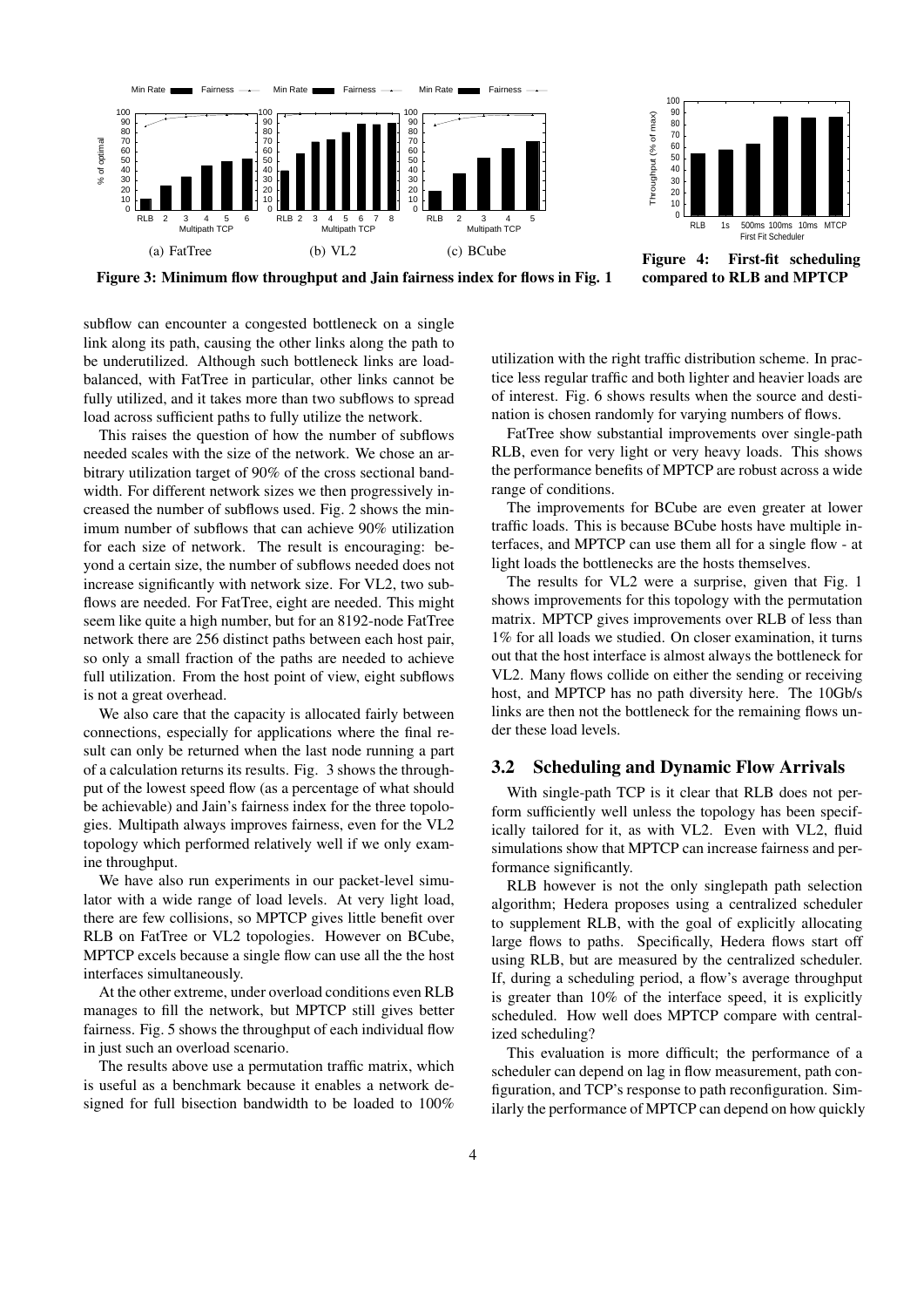

Figure 5: Flow Rates for an Figure 6: Random conns: overloaded Fat Tree (128) Improvement vs. load

new subflows can slowstart. None of these effects can be captured in a fluid flow model, so we have to resort to full packet-level simulation.

For our experiments we modified *htsim*[9], which was built from ground up to support high speeds and large numbers of flows. It models TCP very similarly to ns2, but performance is much better and simulation time scales approximately linearly with total bandwidth simulated.

For space reasons, we only examine the FatTree topology with 128 severs and a total maximum bandwidth of 128Gb/s. We use a permutation traffic matrix with closed loop flow arrivals (one flow finishes, another different one starts), and flow sizes distributed according to the VL2 dataset. We measure throughputs over 20 seconds of simulated time for RLB, MPTCP (8 subflows), and a centralized scheduler using the First Fit heuristic, as in Hedera  $[2]$ .<sup>2</sup>

The average bisectional bandwidth achieved is shown in Fig. 4. Again, MPTCP significantly outperforms RLB. Centralized scheduler performance depends on how frequently it is run. In the Hedera paper it is run every 5 seconds. Our results show it needs to run every 100ms to approach the performance of MPTCP; if it runs as frequently as every 500ms there is little benefit because in the high bandwidth data center environment even large flows only take around a second to complete.

#### *Host-limited Flows*

Hedera's flow scheduling algorithm is based on the assumption that long-lived flows contribute most of the bytes and therefore it only needs to schedule those flows. Other flows are treated as background noise. It also assumes that flows which it schedules onto unused links are capable of increasing their transmit rate to fill that link.

Both assumptions can be violated by flows which are endhost limited and so cannot increase their transmission rate. For example, network bandwidth can easily exceed disk performance for certain workloads. Host-limited flows can be long lived and transfer a great deal of data, but never exceed the scheduling threshold. These flows are essentially invisible to the scheduler and can collide with scheduled flows.



Figure 7: MPTCP vs. multiple independent TCP flows

Perhaps worse, a host-limited flow might just exceed the threshold for scheduling and be assigned to an empty path which it cannot utilize, wasting capacity.

We ran simulations using a permutation matrix where each host sends two flows; one is host-limited and the other is not. When the host-limited flows have throughput just below the 10% scheduling threshold, Hedera's throughput drops 20%. When the same flows are just above the threshold for scheduling it costs Hedera 17%.

| Scheduling | App Limited Flows |                 |  |
|------------|-------------------|-----------------|--|
| Threshold  | Over-Threshold    | Under-Threshold |  |
| 5%         | $-21\%$           | $-22\%$         |  |
| 10%        | $-17\%$           | $-21\%$         |  |
| 20%        | $-22\%$           | $-23%$          |  |
| 50%        | $-51\%$           | $-45%$          |  |

The table shows the 10% threshold is a sweet spot; changing it either caused too few flows to be scheduled, or causes even more problems when a scheduled flow cannot expand to fill capacity.

In contrast, MPTCP makes no such assumptions. It responds correctly to competing host-limited flows, consistently obtaining high throughput.

## *MPTCP vs. Multiple TCP Connections*

Using multiple subflows clearly has significant benefits. However, MPTCP is not the only possible solution. Could we not simply use multiple TCP connections in parallel, and stripe at the application level?

From a network performance point of view, this is equivalent to asking what the effect is of the congestion control linkage within MPTCP. If, instead of using MPTCP's "linked increases" algorithm, we use regular TCP congestion control independently for each subflow, this will have the same effect on the network.

To test this, we use again the permutation traffic matrix and create 20 long running flows from each host. We measure network loss rates for MPTCP with Linked Increases and compare against running independent TCP congestion control on each subflow.

The results in Fig. 7(a) show that MPTCP does not increase network load, as measured by either mean or max loss rate. In contrast, independent congestion control for each

<sup>2</sup>We chose First Fit because it runs much faster than the Simulated Annealing heuristic; execution speed is really important to get benefits with centralized scheduling.